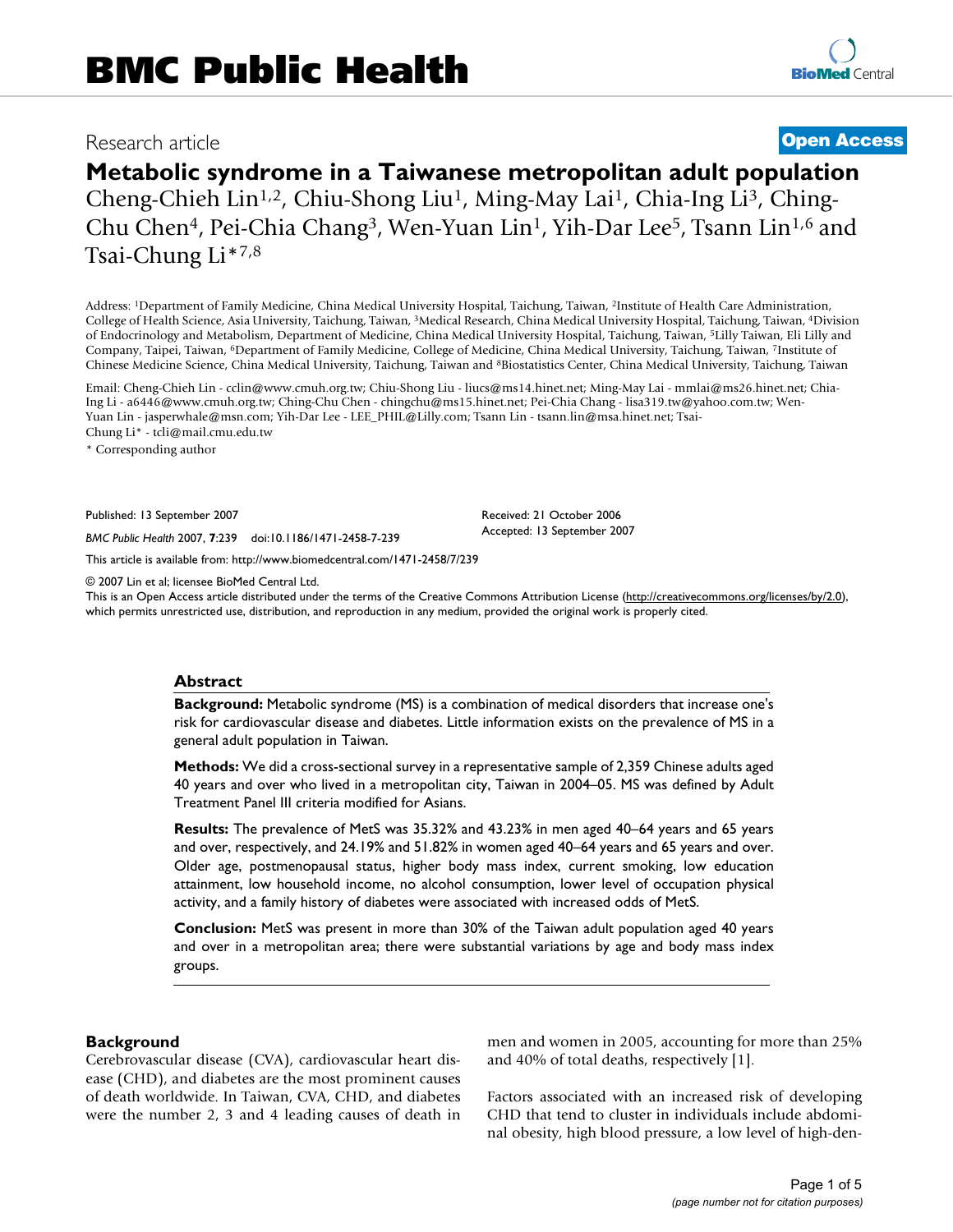sity lipoprotein (HDL) cholesterol, a high triglyceride level, and a high plasma glucose concentration [2-4]. These associated risk factors have been called the metabolic syndrome (MetS). Insulin resistance due to obesity or an inherited genetic defect has been hypothesized as the mechanism underlying MetS. With changes in lifestyle and diet in Taiwan, the prevalence of obesity has increased dramatically. In consequence, the prevalence of MetS may be expected to increase markedly.

Estimates of the prevalence of MetS have varied substantially in part because of the variability of populations in a geographic region, urbanization, and diagnostic criteria. We aimed to estimate the prevalence of MetS in a representative sample of a Taiwanese metropolitan general adult population and to examine distributions of MetS by age, body mass index (BMI), and socioeconomic and lifestyle factors.

# **Methods**

#### *Population and participants*

This was a population-based cross-sectional study. The target population consisted of residents aged 40 and over in Taichung City, Taiwan, who were investigated in October, 2004. Taichung is a city located in west-central Taiwan with a population of just over one million people, making it the third largest city on the island. The area of Taichung city is 163.4256 km2, and its population density was 6249/km2 in 2004. There were a total of 363,543 residents aged 40 and over in this area during the time of the study, about 4.09% of the national population of the same age. The sampling frame of this study was the set of all individuals' records from the Bureau of Households. A two-stage sampling design was used to draw residents, with a sampling rate proportional to size (SRPS) within each stage. At each stage, simple random sampling was used. In the first stage of sampling, the sampling unit was Li (administrative units, equivalent to blocks of household units) and the selection probability for Li was set at 0.125. Lis were randomly selected from each city district (a total of 8 city districts), yielding a total of 39 Lis selected.

In the second stage, 110 individuals were randomly selected from each sample Li. A total of 4280 individuals were selected. During household visits, we identified 750 individuals who were not eligible and excluded them from study sample. The reasons for exclusion included death (n = 18), hospitalization or imprisonment (n = 14), living abroad  $(n = 39)$ , moving out of the area  $(n = 411)$ , living in their children's home (n = 7), sampling frame mistakes ( $n = 59$ ), and not being at home during 3 visits made by interviewers ( $n = 202$ ). A total of 3,530 subjects were eligible, and 2,359 agreed to participate and provide complete information. Thus the overall response rate was 66.83%. This study was approved by the Human Research Committee of China Medical University Hospital. Written informed consent was obtained from each participant.

#### *Anthropometric measurement and laboratory examination*

Anthropometric measurements and blood samples were obtained from the complete physical examination. Weight and height were measured on an autoanthropometer (super-view, HW-666), with the subjects shoeless and wearing light clothing. Body mass index (BMI) was derived from the formula of weight (kg) ÷ (height)<sup>2</sup> (m<sup>2</sup>). With the participant standing, waist circumference was measured midway between the iliac and the costal margin, and hip circumference at its maximum, and then the waist-to-hip ratio was calculated. Blood pressure was measured using an electronic device (COLIN, VP-1000, Japan).

Blood was drawn with minimal trauma from an antecubital vein in the morning, after a 12-hour overnight fasting, and was sent for analysis within four hours of collection. Biochemical markers such as HDL-cholesterol, triglyceride, fasting glucose, fasting insulin, urine albumin and creatinine were analyzed by a biochemical autoanalyzer (Beckman Coluter, Lx-20, USA) at the Clinical Laboratory Department of China Medical University Hospital.

### *Variables definition*

Data on sociodemographic characteristics, including gender, age, educational attainment, marital status, household income, smoking, drinking, physical activity, occupational activity, menopausal status, dietary habits, family history of cardiovascular-related diseases, physician-diagnosed diseases, and medication history were collected when the participants underwent a complete physical exam. Educational level was divided into 3 categories: less than 9 years, 9 to 12 years, and more than 12 years. Marital status was divided into 2 categories: currently married and currently unmarried (including single, widowed, divorced or separated). Economic status was divided into 3 categories according to the participant's monthly household income: NT40000 or less, NT40000 to 100000, and more than NT100000. Questions on physical activity were separated into two sections: recreational and occupational/household activity in the previous year.

Smoking was categorized as current, past, and never. Past smokers were those who had smoked at least 100 cigarettes during their lifetime but who did not currently smoke cigarettes. Drinking was categorized as current, never, and past. Never drinkers were those who selfreported they did not regularly drink beer, wine, or hard liquor.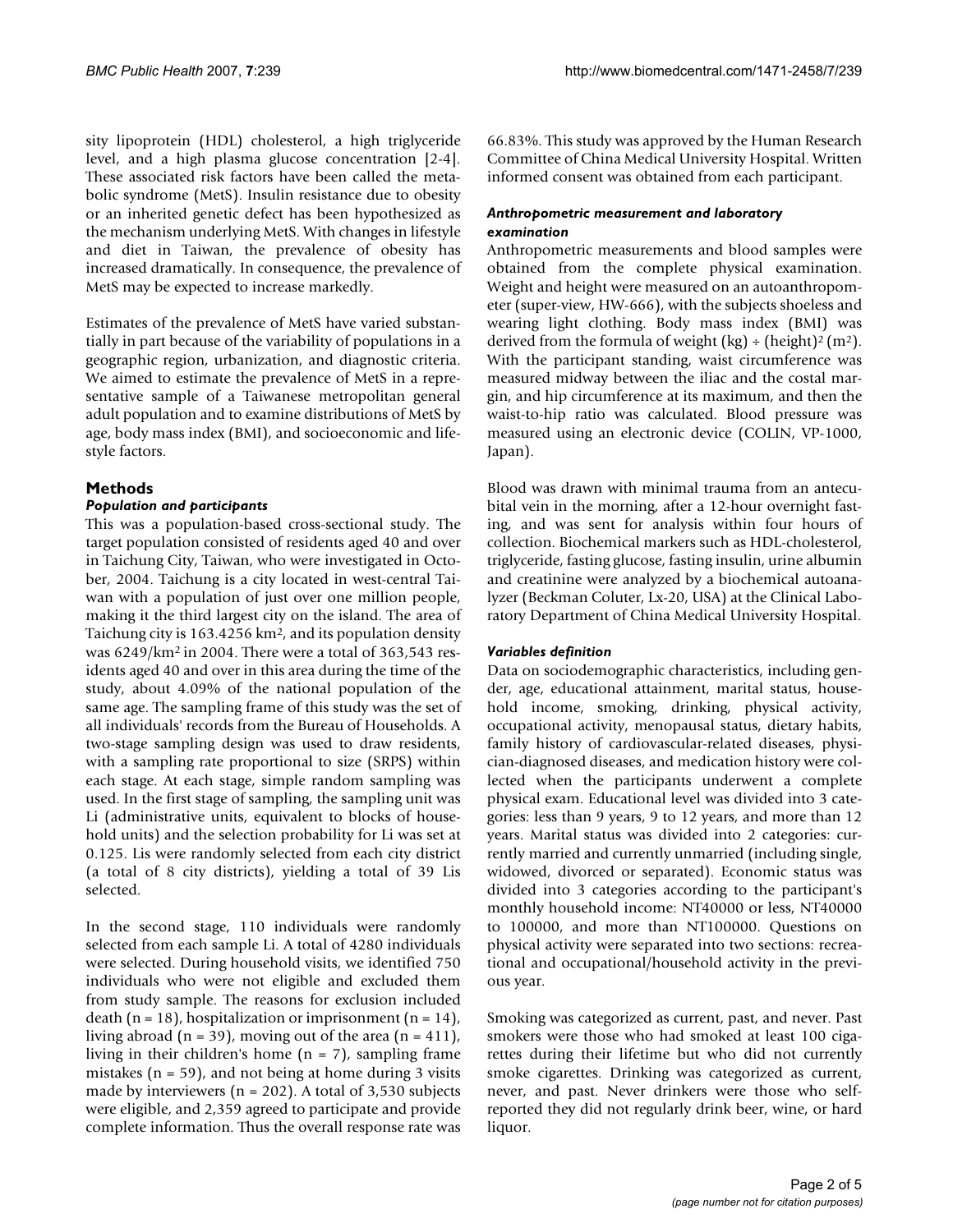### *The metabolic syndrome*

A modification of the Third Report of the National Cholesterol Education Program's Adult Treatment Panel definition of MetS was used [4]. The ATP III defined MetS as the presence of three or more of the following: fasting plasma glucose ≥ 110 mg/dl, serum triglycerides ≥ 150 mg/dl, serum HDL-cholesterol <40 mg/dl in men and <50 mg/dl in women, blood pressure  $\geq 130/85$  mmHg, or waist circumference >90 cm in men and >80 cm in women.

# *Statistical analysis*

Continuous variables were reported as mean ± standard deviation (SD) and categorical variables were reported as percentage (95% confidence intervals, abbreviated as CI). Differences in proportions and means were assessed using a  $\chi^2$  test or t test. Prevalence was expressed with 95% CI. Weighted prevalence according to proportionate sampling of age and gender was calculated. All reported p values were those of two-sided tests; statistical significance was set at p < 0.05. All analyses were performed using SAS version 8.0 (SAS Institute Inc, Cary, NC).

# **Results**

The anthropometric characteristics and self-reported illnesses of the participants are summarized in Table 1, and the sociodemographic characteristics are in Table 2. The overall prevalence of MetS in the study sample was 37.66% for men and 29.21% for women, as defined by ATP III guidelines (p < 0.001). The prevalence of individual components of MetS and the number of metabolic abnormalities stratified by quartiles of BMI is shown for men and women in Table 2. The prevalence of MetS stratified by age is presented in Table 3. The prevalence of high TG levels, high BP and high fasting glucose levels was higher in those aged greater than or equal to 65 years than those aged 40–64 years in both sexes. The prevalence of abdominal obesity was significantly higher in the older group of women. The prevalence of MetS in men was 35.32% (95% CI: 32.02%, 38.62%) in those aged 40–64 years, and 43.23% (37.95%, 48.50%) for those aged 65 years and over; in women, the prevalence was 24.19% (21.53%, 26.85%) in those aged 40–64 years, and 51.82% (45.22%, 58.42%) for those aged 65 years and over. The weighted prevalence of MetS in men, women and overall was 36.85% (34.0%, 39.6%), 29.51% (27.02%, 32.01%), and 32.97% (31.09%, 34.85%).

# **Discussion**

We used the ATP III criteria for MetS to evaluate its prevalence in an adult non-institutionalized civilian population of a metropolitan area in Taiwan. MetS was present in 33.32% of adults aged over 40 years. If the definitions of MetS recommended by ADA and IDF are adopted, the estimated prevalence would become 39.81% and 25.69%,

respectively. Additionally, nearly 87.71% of men and 79.79% of women had one component of MetS by ATP III criteria. The prevalence of MetS was more common in women than in men among participants aged 65 and over (51.82% vs. 35.32%), but not among participants aged 40–65 years (24.19% vs. 35.32%). It was also higher in people with higher BMI among both men and women. These findings suggest that MetS is widespread among Taiwan adults aged 40 and over, and has become a serious public health challenge in Taiwan metropolitan areas.

A few representative surveys have been done in diverse Asian populations to estimate MetS [5-12]. In general, the prevalence found in studies in Asia is lower than in regions that are more economically developed [13-17], and the estimate of the prevalence in our study is closer to those in later studies. In a study using the same definition as ours, Chuang and colleagues identified a MetS prevalence of 23.77% in women and 17.73% in men, in a community-based survey of 8,320 men and women aged 30–

| Table 1: Anthropometric characteristics and self-reported |
|-----------------------------------------------------------|
| illnesses in the study sample *                           |

|                                        | Men (n = $1147$ )          | Women $(n = 1212)$         |  |
|----------------------------------------|----------------------------|----------------------------|--|
| Height (cm)                            | 166.44 (166.09-<br>166.80) | 155.30 (154.99-<br>155.60) |  |
| Weight (kg)                            | 68.75 (68.15-69.34)        | 57.58 (57.09-58.07)        |  |
| Body mass index (kg/<br>m <sup>2</sup> | 24.77 (24.59-24.96)        | 23.88 (23.69-24.07)        |  |
| Waist circumference<br>(cm)            | 86.35 (85.85-86.86)        | 76.68 (76.18-77.18)        |  |
| Systolic blood<br>pressure (mmHg)      | 138.85 (137.65-<br>140.05  | 132.66 (131.38-<br>133.94) |  |
| Diastolic blood<br>pressure (mmHg)     | 82.57 (81.90-83.23)        | 75.49 (74.80-76.19)        |  |
| Fasting blood glucose<br>(mg/dl)       | 106.13 (104.41–<br>107.84) | 100.89 (99.37-<br>102.41)  |  |
| HDL-cholesterol<br>(mg/dl)             | 41.49 (40.86-42.12)        | 50.21 (49.49-50.92)        |  |
| Triglyceride (mg/dl)                   | 136.61 (130.12-<br>143.10  | 107.31 (103.34<br>111.29   |  |
| Self-reported CHD<br>$(\%)$            | 15.30 (13.21-17.39)        | 12.83 (10.94-14.72)        |  |
| Self-reported Stroke<br>$(\%)$         | $5.61(4.27 - 6.95)$        | $1.99(1.20 - 2.78)$        |  |
| Self-reported<br>Hypertension (%)      | 31.35 (28.66-34.04)        | 23.33 (20.95-25.71)        |  |
| Self-reported<br>Diabetes (%)          | 12.16 (10.27-14.05)        | 7.38 (5.90-8.86)           |  |
| Family history of<br>hypertension (%)  | 42.36 (39.49-45.23)        | 52.78 (49.96-55.60)        |  |
| Family history of<br>diabetes (%)      | 28.80 (26.16-31.44)        | 33.58 (30.91-36.25)        |  |
| Menopausal status<br>$(\%)$            |                            |                            |  |
| Premenopausal                          |                            | 39.00 (36.24-41.76)        |  |
| Postmenopausal                         |                            | 61.00 (58.24-63.76)        |  |

\* Data are given mean (95% confidence interval), except where indicated otherwise.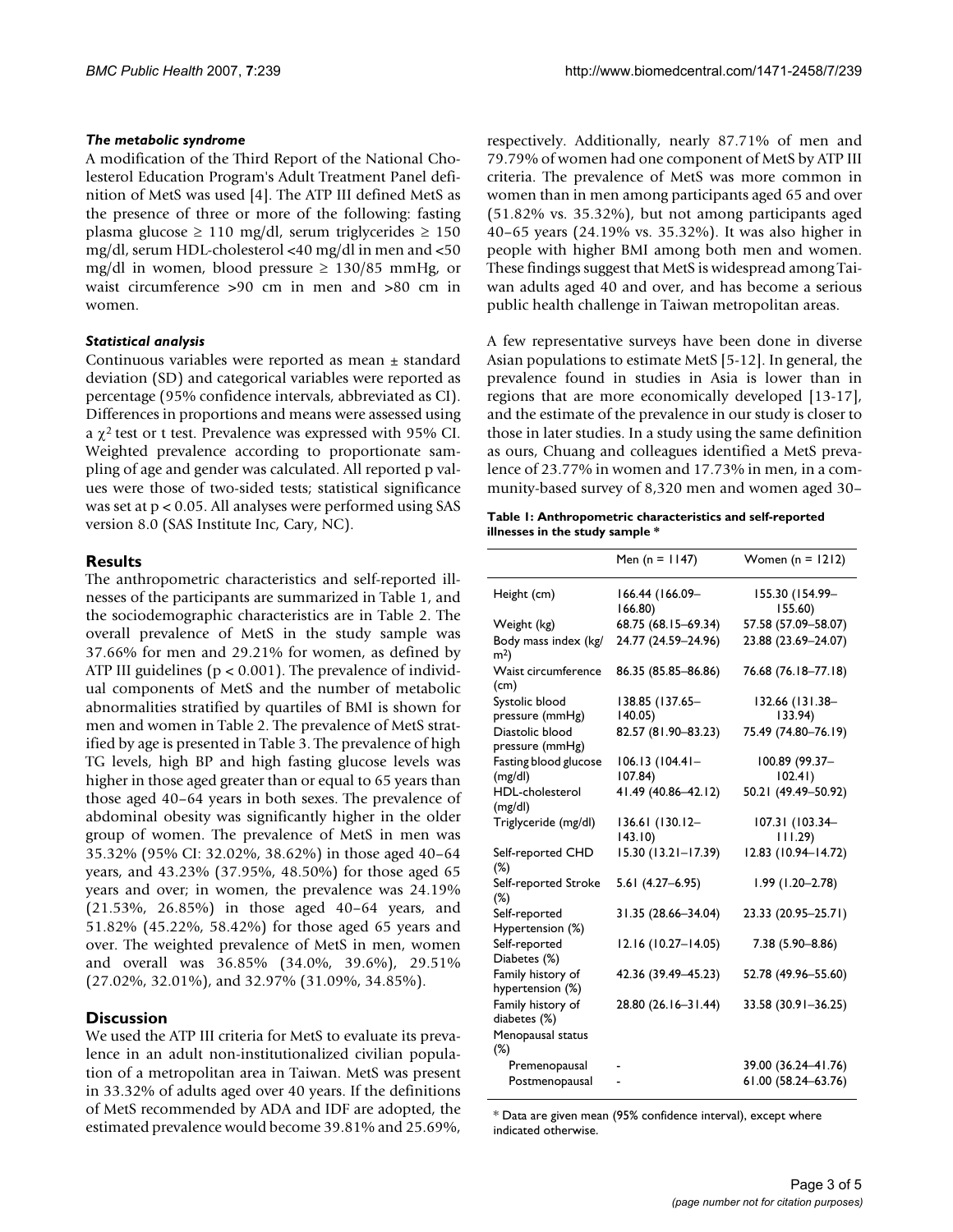**Table 2: Sociodemographic characteristics of the study sample\***

|                    | Men                   | Women                 |  |
|--------------------|-----------------------|-----------------------|--|
| Age (years)        | 58.56 (57.84-59.27)   | 55.24 (54.65-55.84)   |  |
| Education (%)      |                       |                       |  |
| <9                 | 28.87 (26.24-31.50)   | 44.24 (41.44-47.04)   |  |
| $9 - 12$           | 47.42 (44.53-50.31)   | 42.50 (39.71-45.29)   |  |
| >12                | 23.71 (21.24-26.18)   | $13.26$ (11.35-15.17) |  |
| Marital status (%) |                       |                       |  |
| Married            | 88.20 (86.33-90.07)   | 76.71 (74.32-79.10)   |  |
| Not currently      | $11.80(9.93 - 13.67)$ | 23.29 (20.90-25.68)   |  |
| married            |                       |                       |  |
| Household income,  |                       |                       |  |
| NT\$/month         |                       |                       |  |
| 40000              | 47.92 (45.01-50.83)   | 47.81 (44.94–50.68)   |  |
| 40000-100000       | 40.30 (37.44-43.16)   | 42.50 (39.66-45.34)   |  |
| 100001             | $11.78(9.90 - 13.66)$ | $9.68(7.98 - 11.38)$  |  |
| Smoking (%)        |                       |                       |  |
| Never              | 48.25 (45.36–51.14)   | 95.29 (94.10-96.48)   |  |
| Past               | 22.86 (20.43-25.29)   | $1.24(0.62 - 1.86)$   |  |
| Current            | 28.88 (26.26-31.50)   | $3.47(2.44 - 4.50)$   |  |
| Drinking (%)       |                       |                       |  |
| Never              | 54.10 (51.21–56.99)   | 88.52 (86.72-90.32)   |  |
| Past               | $9.42(7.73 - 11.11)$  | $1.16(0.56 - 1.76)$   |  |
| Current            | 36.47 (33.68-39.26)   | $10.32(8.61 - 12.03)$ |  |

\* Data are given as percentage (95% confidence interval).

92 years on an offshore island of Taiwan from 1991–1995 [11]. A possible explanation for the higher prevalence being observed in our study is that the much higher level of urbanization in the city we studied increased the prevalence of risk factors for CVA, such as obesity, decreased physical activity, smoking, hypertension, and diabetes. Hypertriglyceridemia, low HDL cholesterol, overall obesity, and smoking have been reported to be more prevalent in the urban population [18]. Gu's study also indicated that the prevalence of MetS and overweight was higher in urban than rural residents [6]. Another alternative explanation is that there exists an increasing trend in the prevalence of MetS due to the adoption of a modernized life style. As compared with a more recent study in 2002 [14], it reported a MetS prevalence of 13.6% in women and 18.3% in men from a national survey of 5,936 men and women aged 20–79.9 years. When we compared our estimates of age-specific prevalence with theirs, we still observed a slightly increasing trend, indicating the prevalence of this syndrome is still rising.

The age-adjusted prevalence of MetS in this Taiwanese population was higher in men (36.85%) than in women (29.51%), which was similar to previous findings [14]. In a previous report in a US population, there was little overall difference between men and women (24% versus 23.4%, respectively) [16].

The current study was performed with a representative sample of the Taiwanese adult population, using standard protocols and instruments. All participants underwent a complete physical check-up. To ensure the quality of the data collection, a strict personnel training process and vigorous quality assurance programs were set up. Therefore, the proportion of missing data due to lack of a blood specimen is pretty low (<0.5%), compared to that in previous survey in Taiwan (>10%) [12]. Additional strengths of the study include standard laboratory methods for the measurement of glucose and lipids, and the use of a central clinical laboratory for all glucose and lipid assays.

Two limitations of the study merit note. The principal limitation relevant to the interpretation of our results is the use of cross-sectional data; thus, causal pathways underlying the observed relationships cannot be inferred. Second, the response rate was 66.83%, indicating that potential selection bias might exist. To assess this possibility, we

| Table 3: The prevalence of the metabolic syndrome and its component abnormalities by age group in men and women |  |  |  |
|-----------------------------------------------------------------------------------------------------------------|--|--|--|
|-----------------------------------------------------------------------------------------------------------------|--|--|--|

|                      | Age                 |                     |          |                     |                     |          |
|----------------------|---------------------|---------------------|----------|---------------------|---------------------|----------|
|                      | Men                 |                     | Women    |                     |                     |          |
|                      | $40 - 65$ (n = 807) | $\geq 65$ (n = 340) | P-value  | $40 - 65$ (n = 992) | $\geq 65$ (n = 220) | P-value  |
| Large WC             | 28.5                | 32.06               | 0.2563   | 25.3                | 43.64               | < 0.0001 |
| High Tg level        | 35.07               | 29.12               | 0.0595   | 19.25               | 33.18               | < 0.0001 |
| Decreased HDL        | 52.79               | 52.94               |          | 56.35               | 62.73               | 0.0978   |
| High BP              | 63.2                | 84.41               | < 0.0001 | 44.15               | 84.09               | < 0.0001 |
| High glucose level   | 20.32               | 31.76               | < 0.0001 | 11.59               | 34.09               | < 0.0001 |
| ATP III - Asia items |                     |                     | 0.0182   |                     |                     | < 0.0001 |
| $(\%)$               |                     |                     |          |                     |                     |          |
| None                 | 13.51               | 9.41                |          | 23.08               | 7.27                |          |
| One                  | 26.39               | 20.29               |          | 31.35               | 17.73               |          |
| Two                  | 24.78               | 27.06               |          | 21.37               | 23.18               |          |
| Three or more        | 35.32               | 43.23               |          | 24.19               | 51.82               |          |